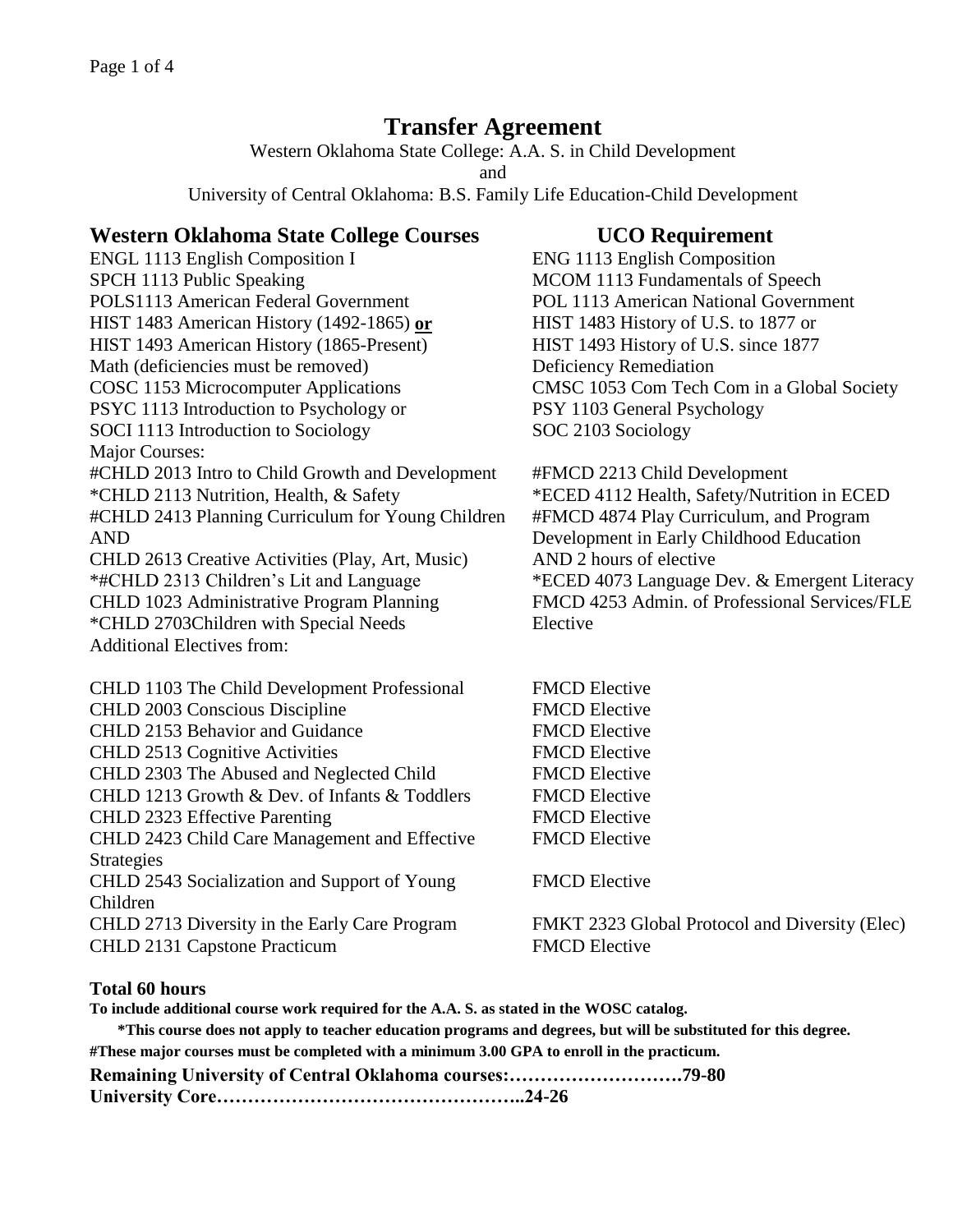| <b>ENG</b>  |      | 1213 English Composition and Research OR                                   |
|-------------|------|----------------------------------------------------------------------------|
| $*$ ENG     | 1223 | Comp & Research: International OR                                          |
| * ENG       |      | 1233 Composition and Research Honors OR                                    |
| <b>ENG</b>  |      | 1243 Comp, Community & Research                                            |
|             |      | Quantitative Reasoning/Scientific Method 10-11                             |
|             |      |                                                                            |
| MATH 1113   |      | Math for General Education                                                 |
|             |      | MATH 1513 College Algebra                                                  |
|             |      | At least one course from the Life or Physical Sciences must include a lab. |
|             |      |                                                                            |
| BIO         |      | 1114 General Biology                                                       |
| BIO         |      | 1214 & 1214L General Biology and General Bio Lab                           |
|             |      |                                                                            |
| <b>PHY</b>  | 1014 | University Physical Science                                                |
| PHY         | 1024 | University Physical Science with Lab                                       |
| CHEM        | 1003 | Chemistry and Society                                                      |
| CHEM        | 1024 | Chemistry and Society with Laboratory                                      |
| PHY         | 1304 | Descriptive Astronomy                                                      |
|             |      |                                                                            |
|             |      |                                                                            |
| HUM         | 2113 | General Humanities Anc-Med                                                 |
| HUM         | 2223 | General Humanities Ren-Modern                                              |
|             |      |                                                                            |
| PHIL        | 1103 | Logic and Critical Thinking                                                |
| PHIL        | 1113 | Introduction to Philosophy                                                 |
| PHIL        | 1123 | <b>Contemporary Moral Problems</b>                                         |
| PHIL        | 2073 | Social and Political Philosophy                                            |
|             |      |                                                                            |
|             |      |                                                                            |
| CHIN        |      | 1114 Elementary Chinese I                                                  |
| CHIN        |      | 1224 Elementary Chinese II                                                 |
|             |      | FRCH 1114 Elementary French I                                              |
| <b>FRCH</b> | 1224 | <b>Elementary French II</b>                                                |
| GERM        | 1114 | Elementary German I                                                        |
| GERM        | 1224 | Elementary German II                                                       |
| JAPN        | 1114 | Elementary Japanese I                                                      |
| JAPN        | 1224 | Elementary Japanese II                                                     |
| <b>LATN</b> | 1114 | Elementary Latin I                                                         |
| LATN        | 1224 | Elementary Latin II                                                        |
| SNSK        | 1114 | Elementary Sanskrit I                                                      |
| <b>SNSK</b> | 1224 | Elementary Sanskrit II                                                     |
| SPAN        | 1114 | Elementary Spanish I                                                       |
| SPAN        | 1224 | Elementary Spanish II                                                      |

^ If a student can prove Novice 4 proficiency in a second language either by 2 years of a second language in high school or successful testing, then the student may select three hours from the following cultural analysis courses.

 **Cultural Analysis................................................................. 3**

ART 1153 Survey of Art History I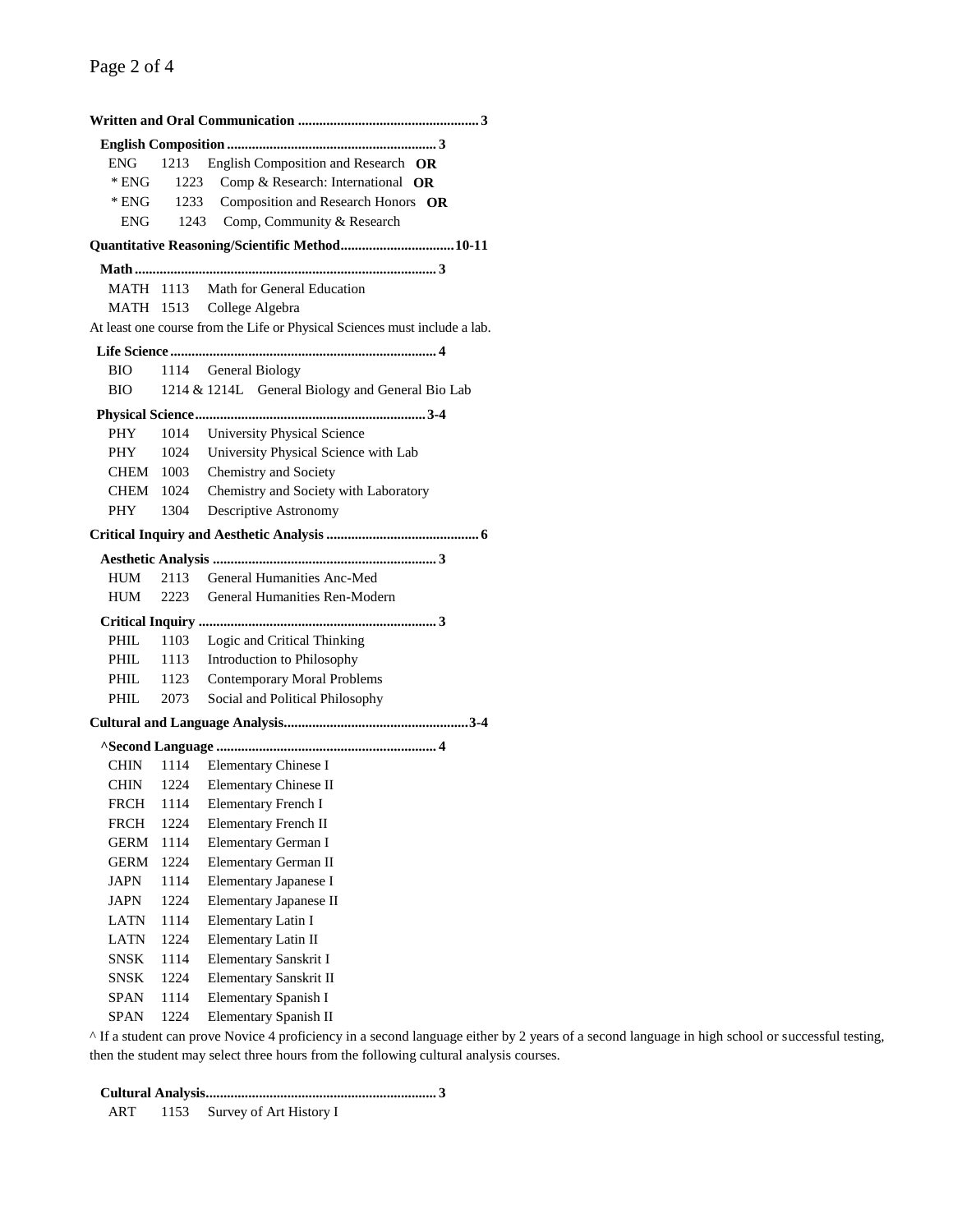| ART                   | 2403         | Survey of Art History II                                          |  |  |  |  |
|-----------------------|--------------|-------------------------------------------------------------------|--|--|--|--|
| <b>ENG</b>            | 2213         | Introduction to W omen's Studies                                  |  |  |  |  |
| <b>FMKT</b>           | 2323         | Global Diversity and Protocol                                     |  |  |  |  |
| <b>GEO</b>            | 2303         | Regional Geography of the World                                   |  |  |  |  |
| <b>HIST</b>           | 1013         | World History I                                                   |  |  |  |  |
| <b>HIST</b>           | 1023         | World History II                                                  |  |  |  |  |
| <b>HIST</b>           | 1273         | E Asian Civilization to 1500                                      |  |  |  |  |
| <b>HIST</b>           | 1283         | E Asian Civilization from 1500                                    |  |  |  |  |
| <b>HIST</b>           | 1333         | <b>History of African Americans</b>                               |  |  |  |  |
| <b>HUM</b>            | 2243         | Literature and Culture                                            |  |  |  |  |
| <b>HUM</b>            | 2273         | Art and Culture                                                   |  |  |  |  |
| <b>HUM</b>            | 2303         | Music and Culture                                                 |  |  |  |  |
| <b>HUM</b>            | 2333         | Philosophy and Culture                                            |  |  |  |  |
| <b>HUM</b>            | 2423         | Non-Western Humanities                                            |  |  |  |  |
| <b>MUS</b>            | 2123         | <b>Music Appreciation</b>                                         |  |  |  |  |
| <b>MUS</b>            | 2423         | Native American Music                                             |  |  |  |  |
| <b>MUS</b>            | 2633         | Jazz History                                                      |  |  |  |  |
| <b>MUS</b>            | 2623         | Music History Survey I                                            |  |  |  |  |
| POL                   | 2713         | Introduction to Comparative Politics                              |  |  |  |  |
| <b>THRT</b>           | 1313         | Intro to Theatre                                                  |  |  |  |  |
|                       |              |                                                                   |  |  |  |  |
|                       |              |                                                                   |  |  |  |  |
|                       |              |                                                                   |  |  |  |  |
| HLTH 1112             |              | <b>Healthy Life Skills</b>                                        |  |  |  |  |
|                       |              |                                                                   |  |  |  |  |
| Required courses:     |              |                                                                   |  |  |  |  |
| FMCD 2223             |              | Marriage                                                          |  |  |  |  |
| FMCD                  | 2313         | Sexuality Through the Lifespan                                    |  |  |  |  |
| * FMCD                | 3013         | Introduction to Family Life Education                             |  |  |  |  |
| * FMCD                | 3093         | Middle Childhood Development/Field Study                          |  |  |  |  |
| * FMCD<br>* FMCD      | 3243<br>3313 | Adolescent Development/Field Study<br>Guidance of the Young Child |  |  |  |  |
| FMCD 3423             |              | Aging and Adult Development OR                                    |  |  |  |  |
| <b>FMCD</b>           |              | 4433 Policies/Programs for Older Adults OR                        |  |  |  |  |
| <b>FMCD</b>           | 2453         | <b>Social Gerontology/Field Study</b>                             |  |  |  |  |
| * FMCD 3723           |              | Infancy and Early Childhood Development/Field                     |  |  |  |  |
| * FMCD                | 3813         | Study<br>Developmental Assessment and Evaluation                  |  |  |  |  |
| <b>FMCD</b>           | 4002         | Case Management                                                   |  |  |  |  |
| <b>FMCD</b>           | 4333         | Current Issues in Family Diversity                                |  |  |  |  |
| * FMCD                | 4413         | Families and Society                                              |  |  |  |  |
| <b>FMCD</b>           | 4513         | Family Law and Public Policy                                      |  |  |  |  |
| * FMCD<br><b>FMCD</b> | 4713<br>4900 | <b>Parent Support and Intervention</b><br>Practicum (3 hours)     |  |  |  |  |

\* Major courses must be completed with 3.00 GPA to enroll in the practicum.

| Required courses: |                                                           |
|-------------------|-----------------------------------------------------------|
| FACS              | 3633 Problems of Today's Consumer $OR$                    |
| <b>FIN</b>        | 2313 Personal Finance                                     |
| SAS               | 4273 Substance Abuse and the Family OR                    |
| <b>SAS</b>        | 4303 Substance Abuse in Special Populations OR            |
| <b>SAS</b>        | 4343 Prevention & Education in Substance Abuse            |
| <b>FMCD</b>       | <b>Early Intervention with Infant and Toddler</b><br>4122 |
|                   |                                                           |

**Electives to bring total to ................................... 124**